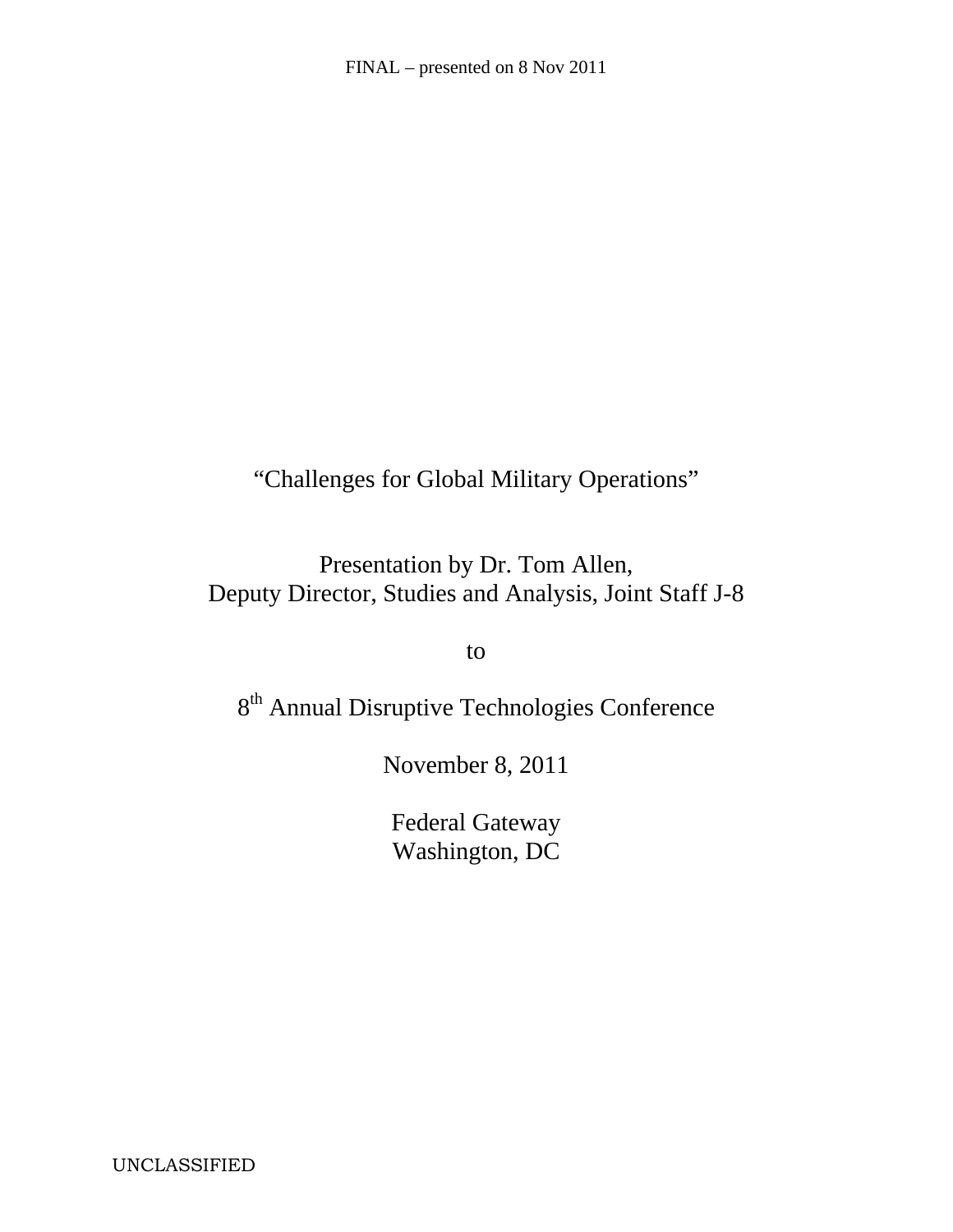Thank you Dr. Kimmel. I appreciate your kind introduction and inviting me to speak this morning at the  $8<sup>th</sup>$  Annual Disruptive Technologies Conference. As one of the first presentations of the morning, I have the opportunity to provide you with some context regarding the challenges facing the Defense Department in the coming years. I also appreciate speaking early in the lineup of presentations since it minimizes the chance that I will contradict something you have already heard. My plan this morning is to describe some of the fiscal, strategic and operational challenges facing global military operations, building on the challenges presented by Mr. Scharre, such as anti-access/area denial threats and capabilities, cyber challenges, and hybrid threats, to set the stage for thinking through how the United States can best respond. Most of that will be left to you, both at this conference and in the years to come. I would also like to share some of my ideas about how the Defense Department can address these threats by crafting responses and evaluating them through modeling and simulation prior to fully committing to detailed solutions in our future budgets. Those detailed solutions will require close coordination between the government and industry and must be undertaken with a better understanding of how to effectively transition S&T concepts to real military capability. Secretary Lemnios will talk more about that in his presentation, but aligning your research, to include IRAD, more closely to the challenges confronting the military will facilitate early access to Department research capabilities and will certainly help meet both the fiscal challenges that I will talk about this morning and better align concepts for transition. In a time of shrinking budgets, we can ill afford to divert funding to explore solutions that our research tells us up front that we will be unable to transition.

One of my responsibilities in J8 is to work with the Offices of the Under Secretary of Defense for Policy and the Cost Assessment and Program Evaluation to develop force planning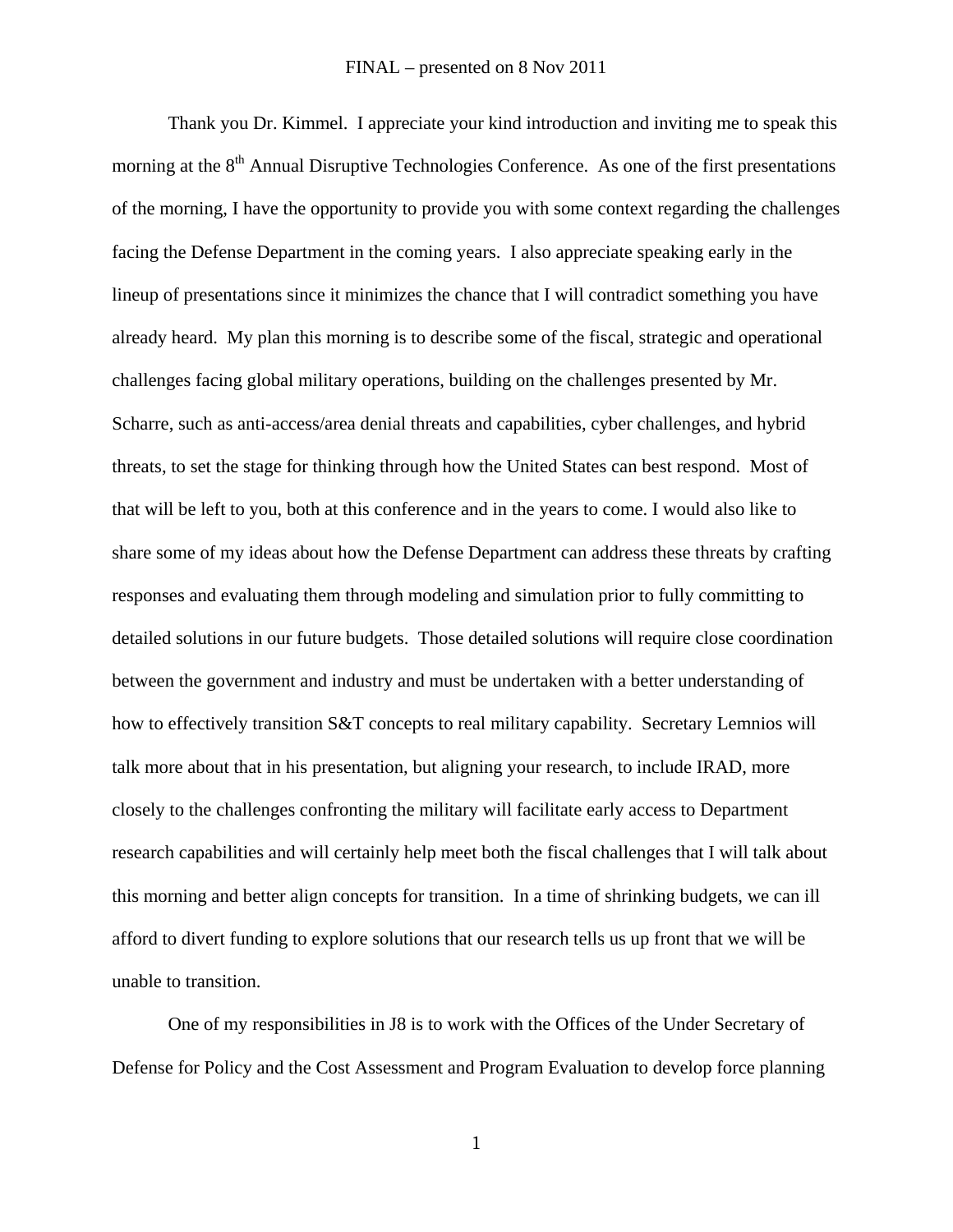scenario constructs for the Department. These scenario constructs are built to represent multiple military operations or "demand signals" that must be integrated into a time-phased response. Before getting to the specific challenges, I'd like to describe one integrated defense scenario construct for you. First, imagine that the U.S. military is fully engaged in two simultaneous conflicts—these combat operations do not involve all U.S. ground forces but they are geographically separated and place a heavy burden on our logistics supply chain. Now, in the midst of these combat operations, suppose the United States becomes involved in a third military operation. Imagine that this operation includes a multi-national coalition built to enforce United Nations Security Council resolutions and protect innocent civilians. Assume that this third military operation involves kinetic force and requires substantial support from American aerial refueling and reconnaissance platforms. Finally, to make things even more interesting, imagine a last piece of this scenario construct involves a natural disaster which creates the need for a massive humanitarian response to help the victims of the catastrophe, much of this provided by the US military. Remember, in this scenario construct, all of these events are occurring with some degree of simultaneity, meaning they overlap to some extent in time, requiring our military response to be integrated to avoid mission failure. At this point I need to admit that this demanding situation was not a planning scenario cooked up by the Joint Staff to be used for future planning by the Department of Defense. I am sure most of you have already realized I am describing the real-world events from March of this year when the United States military continued combat operations in Iraq and Afghanistan, supported Operation Unified Protector in Libya, and responded to the terrible tragedy in Japan from the earthquake and tsunami. The point of relating this "real world" scenario is to emphasize that the Department of Defense cannot predict with precision the specifics of any future challenge. However, our goal is to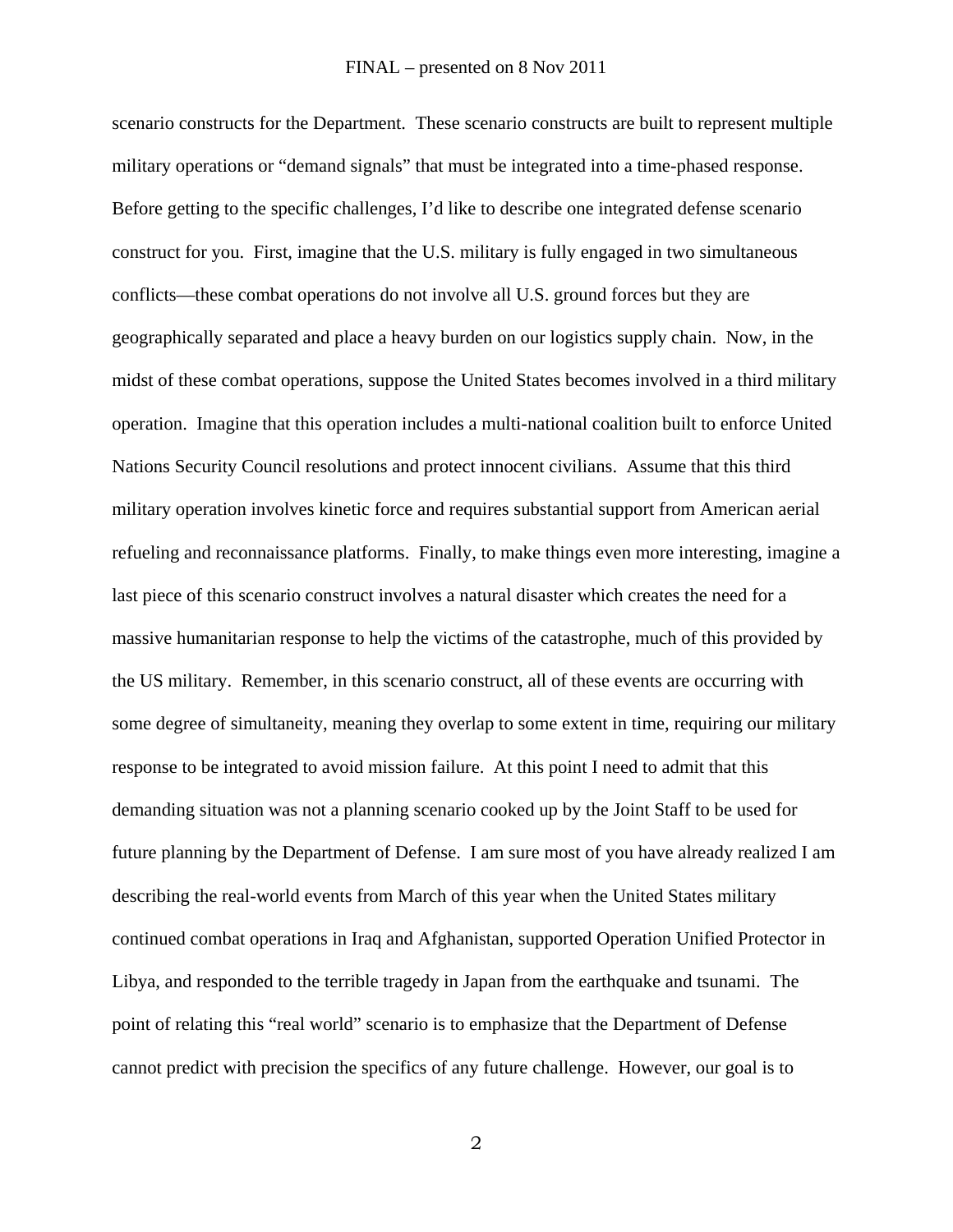ensure that when the real challenges occur, the Department and the nation have enough military capability and capacity to respond to multiple overlapping challenges, such as those we experienced earlier this year, with minimal risk to the security of our nation.

Maintaining military capability and capacity for global military operations will become an ever-increasing challenge in the years ahead due to the current state of the U.S. economy and the requirement articulated at the national level to reduce government spending. As mentioned earlier, I work in J-8, which is the Joint Staff's Force Structure, Resources, and Assessments Directorate. As a result, I can't leave here this morning without conveying to you the serious fiscal challenges facing the Defense Department and the nation. General Dempsey, our current Chairman of the Joint Chiefs, has inherited a situation where it is clear that the budget for the Department of Defense will be reduced over the next several years and he is working closely with the Secretary and other members of the National Security Community to ensure that the available budget will be sufficient to allow the military to execute the National Military Strategy. As you are aware, the final size of the reduction is undetermined, but the President has already agreed to reduce defense spending by \$450 Billion over the next 10 years. This reality matches the well-documented United States historical pattern of reducing defense spending at the conclusion of combat operations. For example, after funding reaching a peak in 1968, the post-Vietnam defense budget, adjusted for inflation, came down by over 30% by 1975. After the successful conclusion of the Cold War, there was a nearly identical reduction of 30% in defense spending in the 1990s. We followed similar patterns after the Korean War and World War II. Thus, following the conclusion of combat operations in Iraq this year and Afghanistan by 2014, we should anticipate and plan for a significant reduction in the defense budget.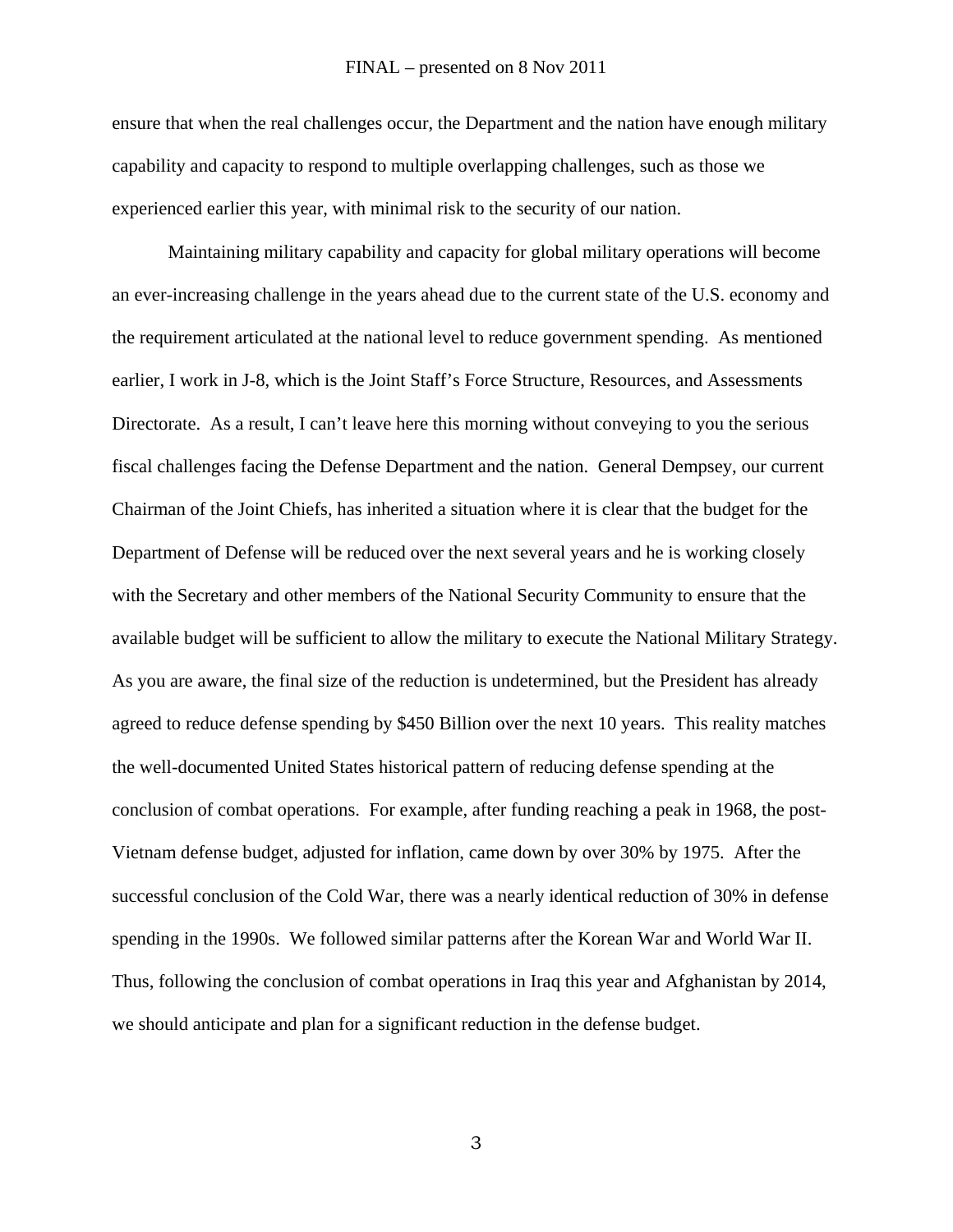The reduction in defense spending will affect almost every portfolio within the Defense Department. Secretary of Defense Panetta has already stated that the Department must look at "all areas of the budget" for potential savings. However, the search for more efficient ways to conduct the same business will yield only a limited amount of savings, and it's clear that the total amount we might save from just cutting overhead costs will not meet the current target. Thus, other elements of the budget, from force structure and procurement to research and development, will undergo a vigorous review. During the most recent drawdown in defense spending, in the period from 1991 until 2001, funding for procurement was reduced by about 50% while the Department managed to maintain investment for RDT&E at about the same level over that period of time. In this coming period of reductions, it is unlikely that a single portion of budget will absorb the bulk of the cuts or that any portion of the budget will be exempt. And because we know that a "peanut butter spread" of cuts across all portfolio areas, across all Services, across all capabilities, will result in a force that may not be able to conduct the highest priority missions we're going to have to think hard about how we approach this. A peanut butter spread would include force elements that are developed piece meal and without the necessary integration with other elements of the force. So we'll need to carefully asses our force structure, basing, posture, modernization, readiness level, and R&D options against sets of scenarios that represent the kinds of challenges we are likely to face; only in this way can we hope to make informed decisions that will allow us to measure the tradeoff between incurred risks and fiscal resourcing decisions. This may lead us to adjust our national strategic objectives to ensure we continue to operate within acceptable risk boundaries. In testimony to Congress last month, Secretary Panetta explicitly stated that "we must avoid a hollow force" and "maintain a military that, even if smaller, will be ready, agile and deployable."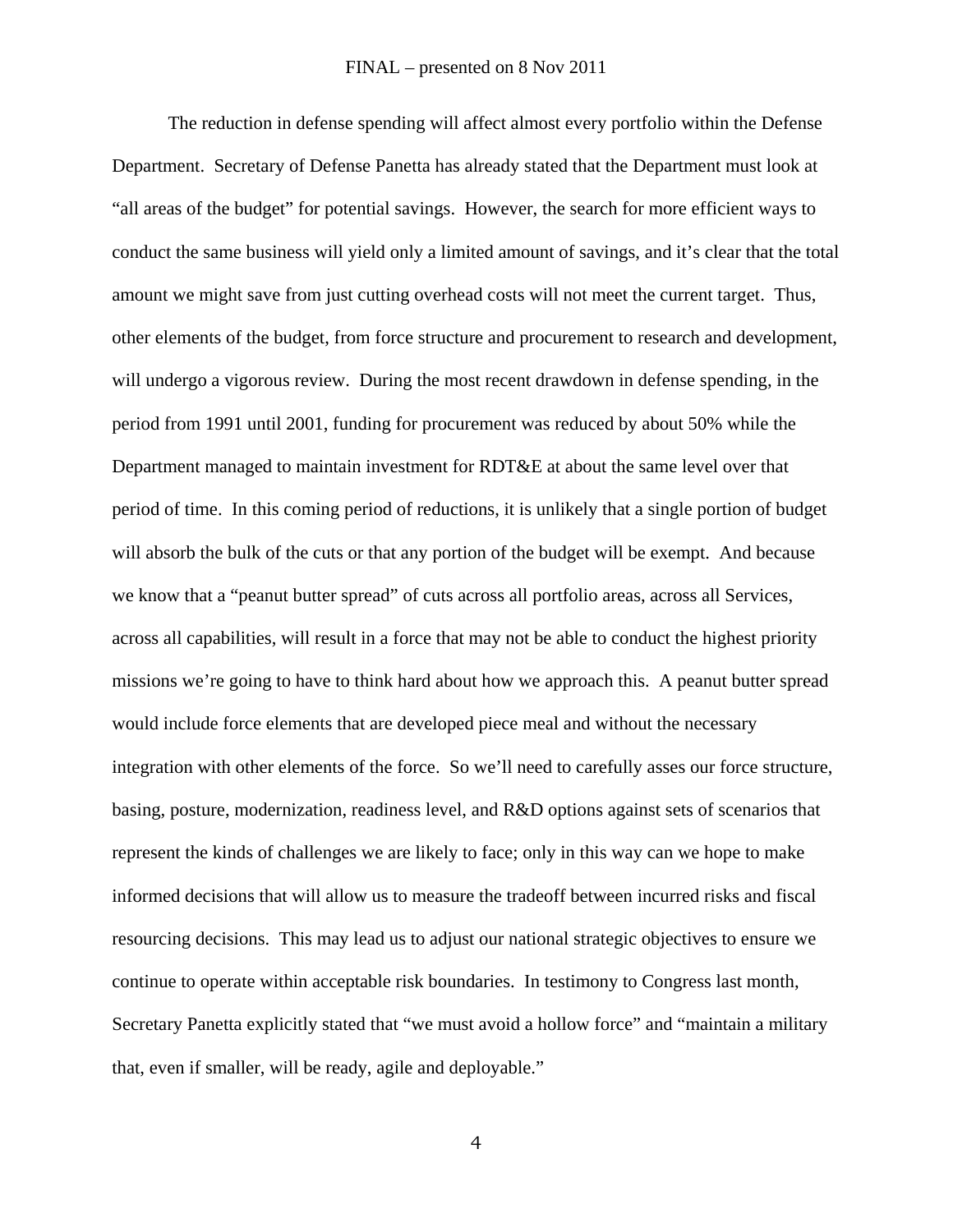It is within the context of these fiscal realities that we'll need to address some of the strategic security challenges facing the Defense Department. Over the last year, the new SecDef and Chairman, along with the Combatant Commanders, have been clear in articulating the threats and associated strategic/operational challenges they present in today's environment. We continue to confront the threat of terrorism. Regardless of what we've been able to achieve - and we have achieved a great deal -- there remain real threats out there, not only in Pakistan but also in Somalia, Yemen, North Africa, the Philippines and other places – places where terrorists continue to plan attacks against our deployed forces and allies and, in some cases, against our homeland. In addition to terrorism that threatens our citizens and institutions, the United States will continue to have to deal with the potential proliferation and use of weapons of mass destruction, a specific goal articulated by some hostile organizations. WMD in the hands of terrorists threaten death and destruction on a scope that used to be associated only with a state enterprise. And the allure of nuclear weapons may cause small states to seek such a capability in order to give their desires for power and influence disproportionate influence, one reason why the US continues to oppose any attempts at nuclear proliferation. In the cyber world, technical capability within reach of a single individual has put at risk the information and process requirements of entire organizations and enterprises. DoD for one continues to confront both cyber attacks and an increasing number of those attacks on a daily basis, from individuals and from organizations. More specifically, as we move beyond combat operations in Iraq and Afghanistan, the Department of Defense will need to address a litany of strategic security challenges, such as: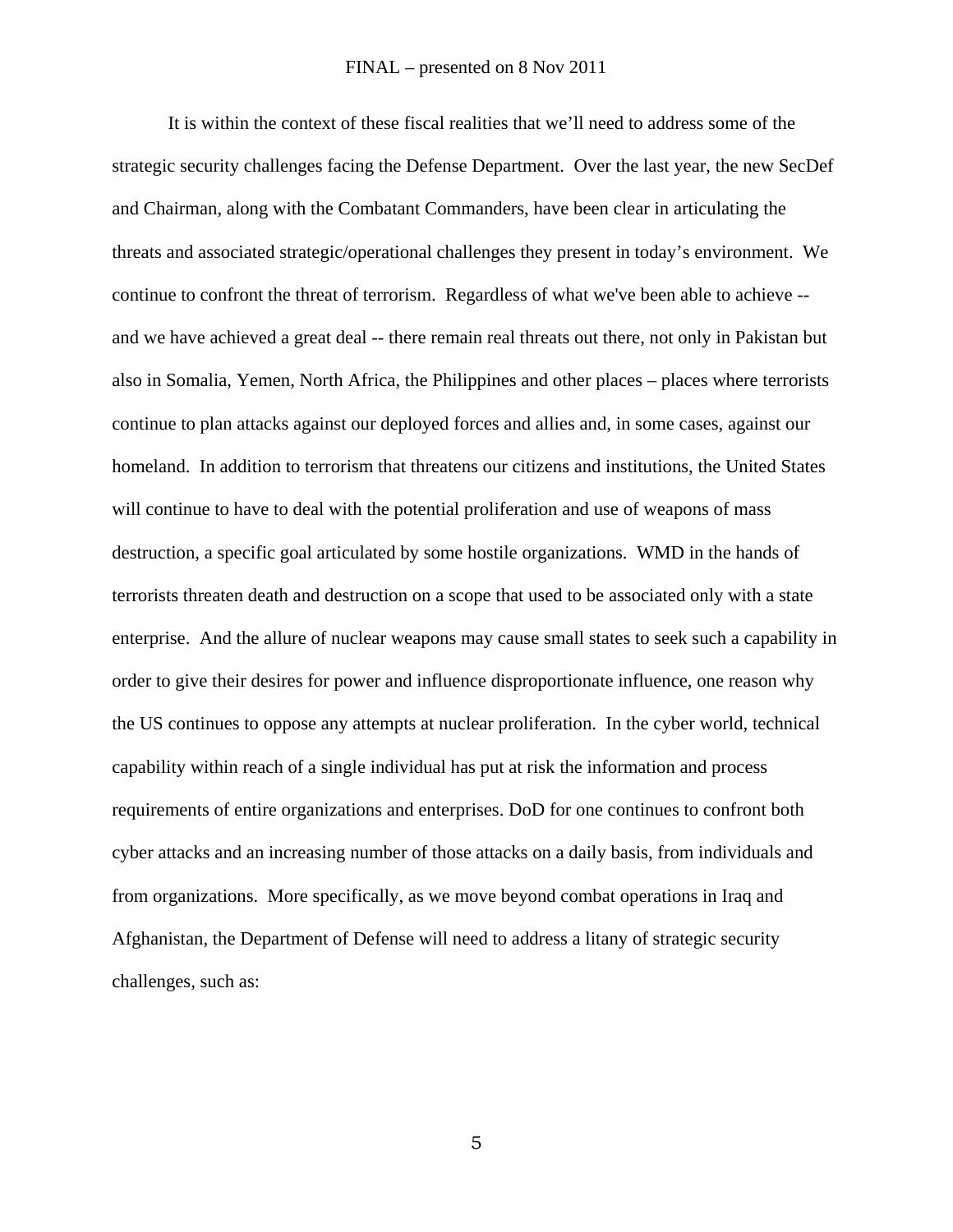- The threat to the United States and its allies posed by North Korean nuclear and missile capabilities, its proliferation of weapons of mass destruction and associated technologies, and its potential for instability
- Transnational violent extremist organizations (VEOs) undermine stability and threaten traditional Allies and emerging partners. We see this today along the southern border of the United States, but need to be alert for any symbiosis between extremist groups and other factions that, in the aggregate, tend to strengthen each other and which, if left unchecked, could threaten wider areas of territory and the stability of civilian governments.
- China's significant military modernization.
- Territorial disputes, and the increasingly assertive actions needed to resolve them, across a wide range of national borders, something that continues to generate conflict and instability. In fact, a few years ago I visited the UN and was reminded by some of my hosts that virtually every country in the world has some question with at least one of their neighbors regarding the true provenance of a specific piece of their current territorial structure.
- Increasingly persistent and sophisticated cyber threats that challenge unencumbered operations.

 State and non-state actors operating with malign intent can readily exploit the conditions noted above, with the most dangerous scenarios involving a mix of insufficient governance, weapons proliferation – especially Weapons of Mass Destruction, the influence of hostile states, and the free flow of extremist elements across national borders as well as the ready accessibility of cyberspace to anyone who would use it for hostile purposes. As I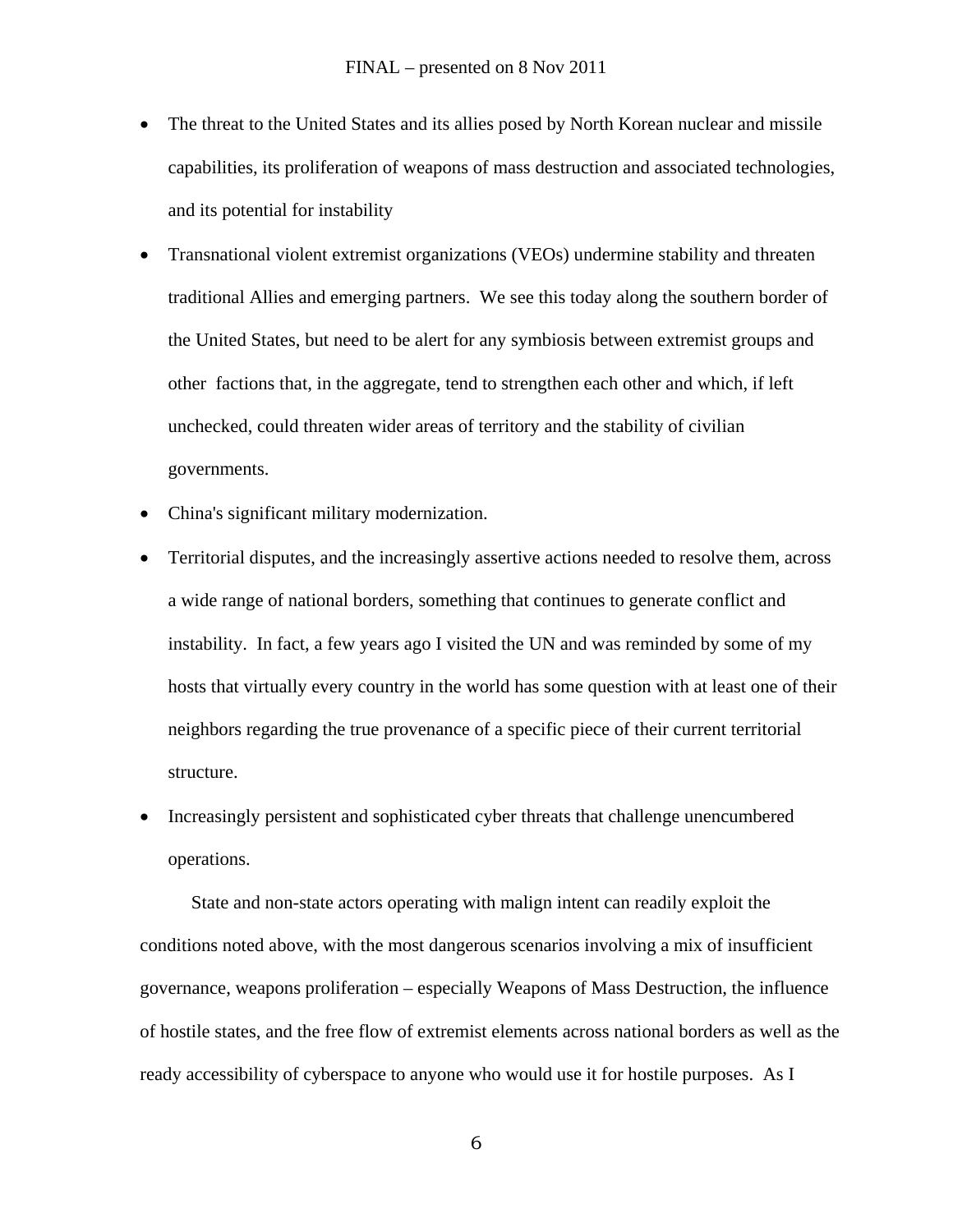noted earlier, an individual actor in cyberspace can affect our national economy and security on a scale previously reserved only for nation states. The asymmetric nature of cyber warfare makes it difficult to apply traditional deterrence strategies and conventional doctrine to its exploitation. Other strategic challenges include:

- Transnational criminal activity to include piracy and trafficking in narcotics and persons that reject the rule of law and challenge international order
- Humanitarian crises such as pandemics and famines, as well as natural disasters such as tsunamis, earthquakes, and volcanoes
- Environmental degradation caused by poor resource management, the pillaging of natural resources, and disputes over resource sovereignty

In addition to the "strategic" challenges that I've just enumerated, there are a number of operational challenges that currently face the Department; these are challenges that must be addressed within the overarching strategic context of fiscal constraints and preservation of appropriate military capability, but these operational challenges could prove to be so fundamental to what the military does that not addressing them could result in strategic failure.

Your conference is meant to tackle one such challenge head-on. Our military forces continue to transform to meet the hybrid threat we face in conflicts today and expect to face for the foreseeable future. By hybrid threats, I mean those that cut across conventional warfare, irregular warfare and cyber warfare. These may include attacks by nuclear, biological and chemical weapons, improvised explosive devices and information warfare. Basically, I'm talking about those potent, complex variations of warfare elements and the complex dynamics of the battlespace that requires a highly adaptable and resilient response. We have made huge strides in adapting our doctrine, tactics, techniques, and procedures to become more effective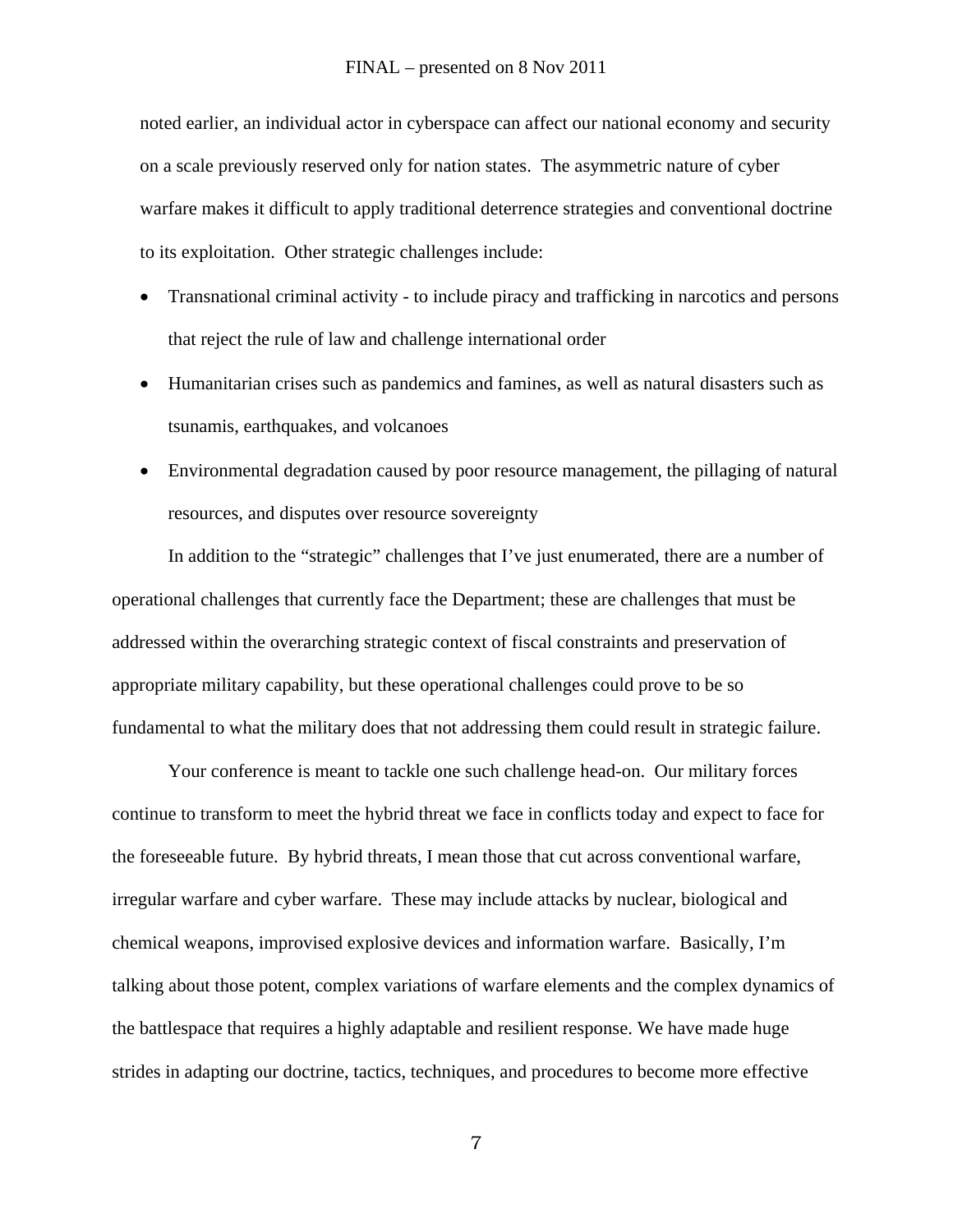against irregular forces and the asymmetric capabilities they attempt to employ to marginalize our conventional strengths. I applaud your purpose here today, as you seek to identify and promote the development of game changing technologies and the deployment of follow-on operational capabilities that will overmatch hybrid threats to U.S. military operations. One of the issues that "keeps me up at night" is that we as a military and a nation still do not have a theory explaining how fundamental factors drive insurgencies and instability in social systems, and so cannot rigorously assess the impact that existing or new capabilities across the spectrum of national power will have when applied in a particular way, in a particular situation, under specific conditions. Without such an understanding, we run the risk of misaligning scarce fiscal resources in the development of capabilities that could have marginal utility in situations we might face on a regular basis in the future. Luckily there may be some help on the horizon; more on that later.

Another operational challenge confronting the Department is the increasing ability of various state and non-state actors to deny us the freedom to operate in an area of operations, thereby denying us the opportunity to even attempt to achieve our objectives. To my mind, these actors are following the very path that you at this conference hope to follow: they look to leverage "disruptive technologies" to either deny us entry into the area of operations (referred to as Anti-Access), or to constrain our ability to operate within the area (known as Area Denial). Although in many cases we well understand the individual effects of these technologies that could be arrayed against us, in general we don't do a good job at looking at the big picture using the system-of-systems view that is necessary to fully capture the synergies the adversary hopes to leverage and potential cascading consequences on our own integrated capability that the adversary hopes to exploit. Without the capability to perform this holistic analysis, we are ill-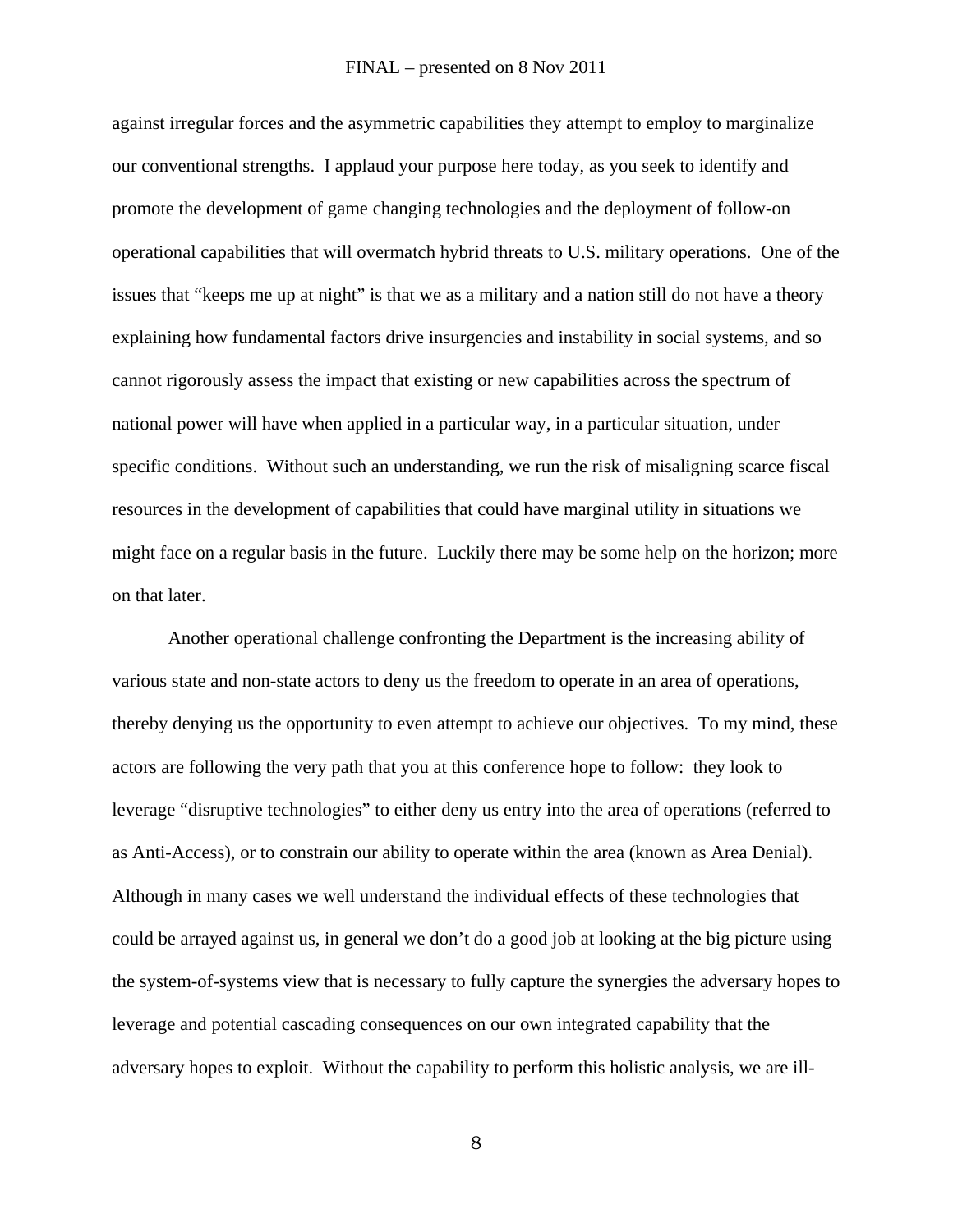prepared to make capability development and resource allocations decisions that will be the key to posturing our forces to defeat Anti-Access/Area Denial threats in the future. Again, there is hope on the horizon here as well.

A third operational challenge, which also confronts us at the strategic level, is the threat posed by adversaries who have the capability to attack us through the cyber domain. As we look to leverage technology to gain an asymmetric advantage over our adversaries, we have come to rely more and more on our dominance in the realm of information technology. However, as we are frequently discovering, our doctrine and technology in this area are not yet on a par with our capability in the physical domains to defend ourselves from attack and retaliate to an attack if necessary. One might suppose that, since the cyber domain is composed of the various information technology systems, components, and connections that span the globe, it would be most amenable to analysis by computer modeling and simulation. However, similar to the problem we face in the Anti-Access/Area Denial challenge area, we currently have limited comprehensive means of holistically assessing red or blue capabilities and their interactions in the cyber domain. However, the Department is also taking steps in this area to rectify the shortfall.

I recognize that I have just touched on several challenges facing the Department, some of which we are only beginning to recognize as having the capacity to negate current military capability. Fortunately, the Department and its partners in industry and academia are looking at a broad array of potential actions and responses. If you remember nothing else from my presentation today, I hope that you'll keep in mind the underlying challenge we face: pursuing all options and then picking the winner after all the results are in is no longer possible. We need to develop a methodology that not only helps us to identify which of a number of threats are the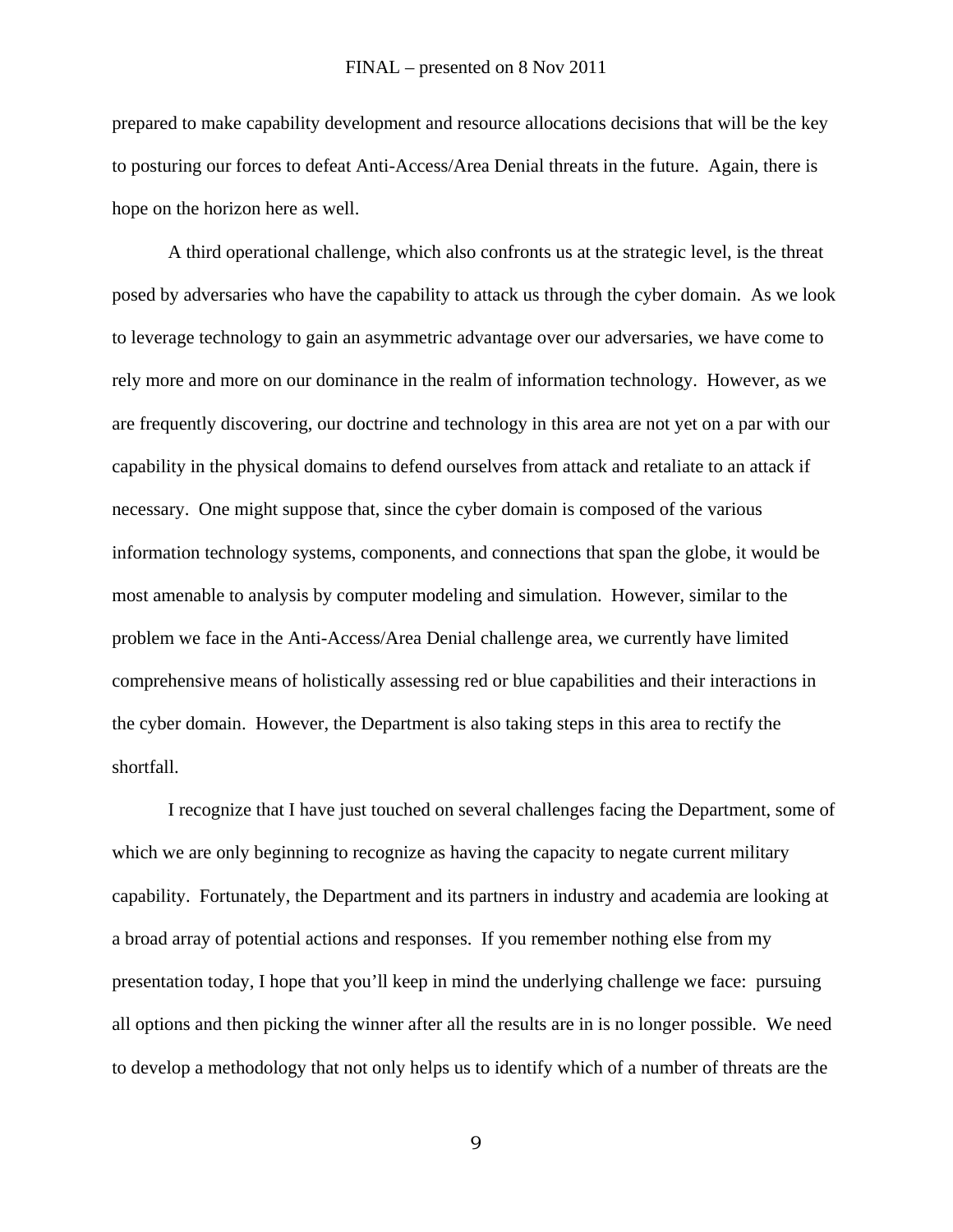## FINAL – presented on 8 Nov 2011

most probable and most dangerous, but also helps to determine which of an array of solutions will address a threat most appropriately—before the threat itself is fully manifested. We know that, in order to support strategic decisions that balance limited fiscal resources with acceptable risk, the Department has developed several different methodologies and processes. I'll describe two existing processes, and propose a third that I'd like to see adopted.

The first process, and the primary activity the Department uses to inform capability development, force sizing, and force shaping decisions for the mid-to-long-term -- in other words for that period that exists beyond the Fiscal Years' Defense Plan -- is our Support to Strategic Analysis effort, or SSA for short. The Department's force planning community has worked hard to lay the analytic foundations to support strategic analysis necessary for the decision support our institutions need in order to manage these challenges. Based on challenges raised in the last Quadrennial Defense Review, this effort has generated three integrated security constructs, or ISCs. The first ISC focuses on the emergence of a near peer competitor; the second addresses the challenges faced during two overlapping regional conflicts; the third looks at the requirements associated with maintaining a rotational force engagement capability, much as we have for the last decade in Afghanistan and Iraq. While these challenges are giving way to a newly articulated national security strategy, by understanding the requirements for a force that could be called upon to prevail in any one of these three challenge spaces, we have developed a sound basis for examining aspects of the emerging strategy. Our current scenario library addresses these challenges under a number of different conditions – objectives, constraints, limitations and assumptions. Moreover, we have invested time and resources into creating an initial set of operational solutions (CONOPS/Force Requirements) against these ISCs which serve as starting points or baselines for DoD strategic analyses and assessments. Coming out of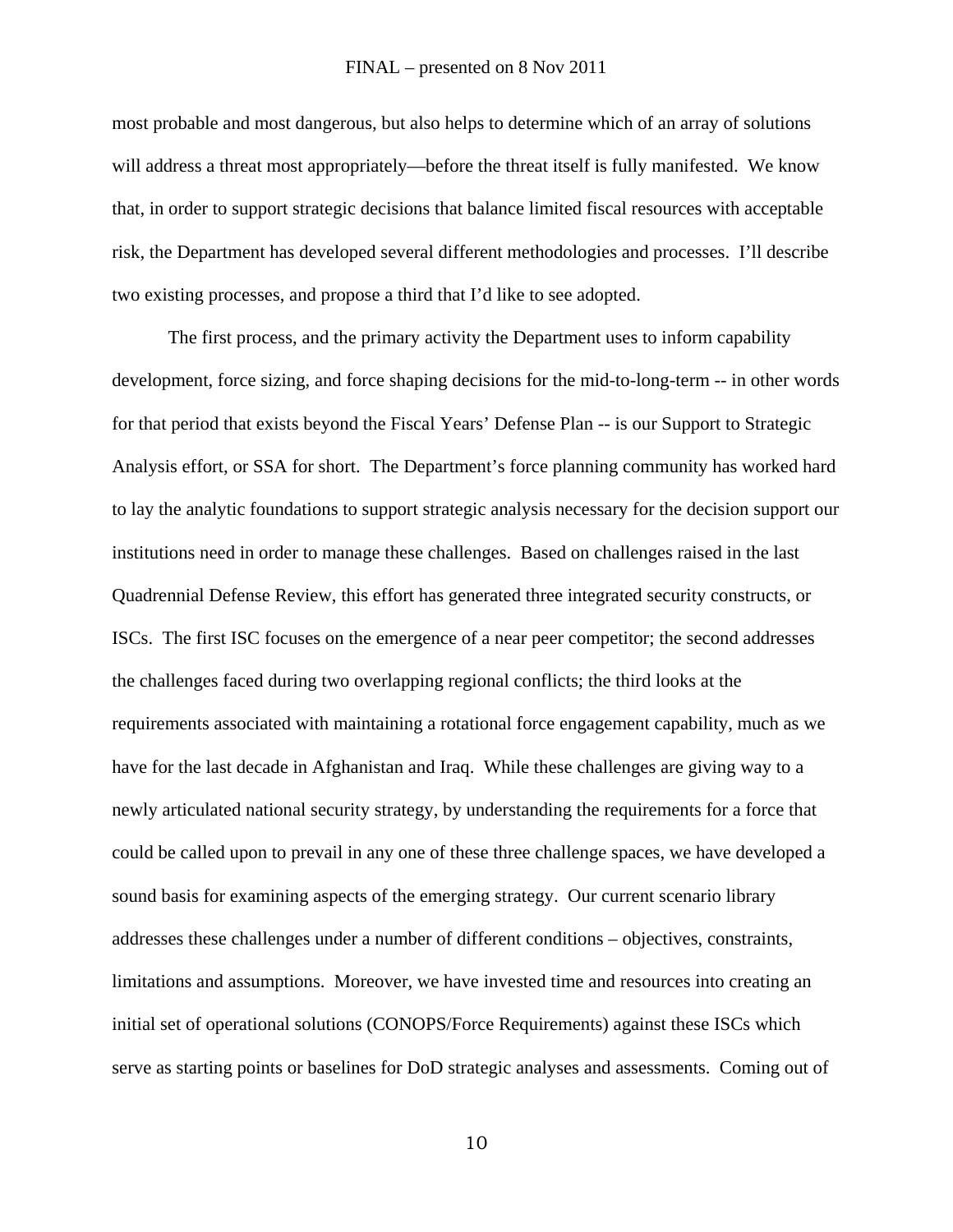the last Quadrennial Defense Review, we have also created detailed, model-based integrated data sets to enable the community to engage in more robust analyses to understand the implications and phenomena behind some of the challenges I have outlined. As you work with specific military customers to develop capability and plan for its transition, you need to take advantage of the existence of these scenarios and products, which are available to the planners and programmers of the community, in order to help advance the body of knowledge regarding policy and force planning analyses. Your contribution to advancing that body of knowledge is essential, for we are just beginning to understand these challenges well enough to adequately model and emulate their affects for planning purposes.

A second process which actually forms the basis for a more focused effort that we are engaged in is the development of what the US Transportation Command and the Defense Logistics Agency are calling the Comprehensive Materiel Response Plan or CMRP. In this era of decreasing defense budgets the Department must more thoroughly examine how it does "business" across the spectrum of military operations. One of the legacy constructs that is being examined is the forward positioning of material to support combat operations, known as Prepositioned Materiel, or "PREPO". At the direction of the Vice Chairman and supported by the Secretary of Defense's Efficiencies Task Force, TRANSCOM and DLA, together with the Joint Staff, the Combatant Commands, and the Services, are developing a new construct intended to transform how the Department approaches Material Distribution. The goal for the CMRP is to achieve the integration of materiel posture and distribution management to support the full range of military activities. To do this the CMRP must provide agile, flexible, and responsive solutions across the full range of military activities. Solutions must be capable of effectively supporting the War fight and also efficiently supporting the rest of military operations encompassing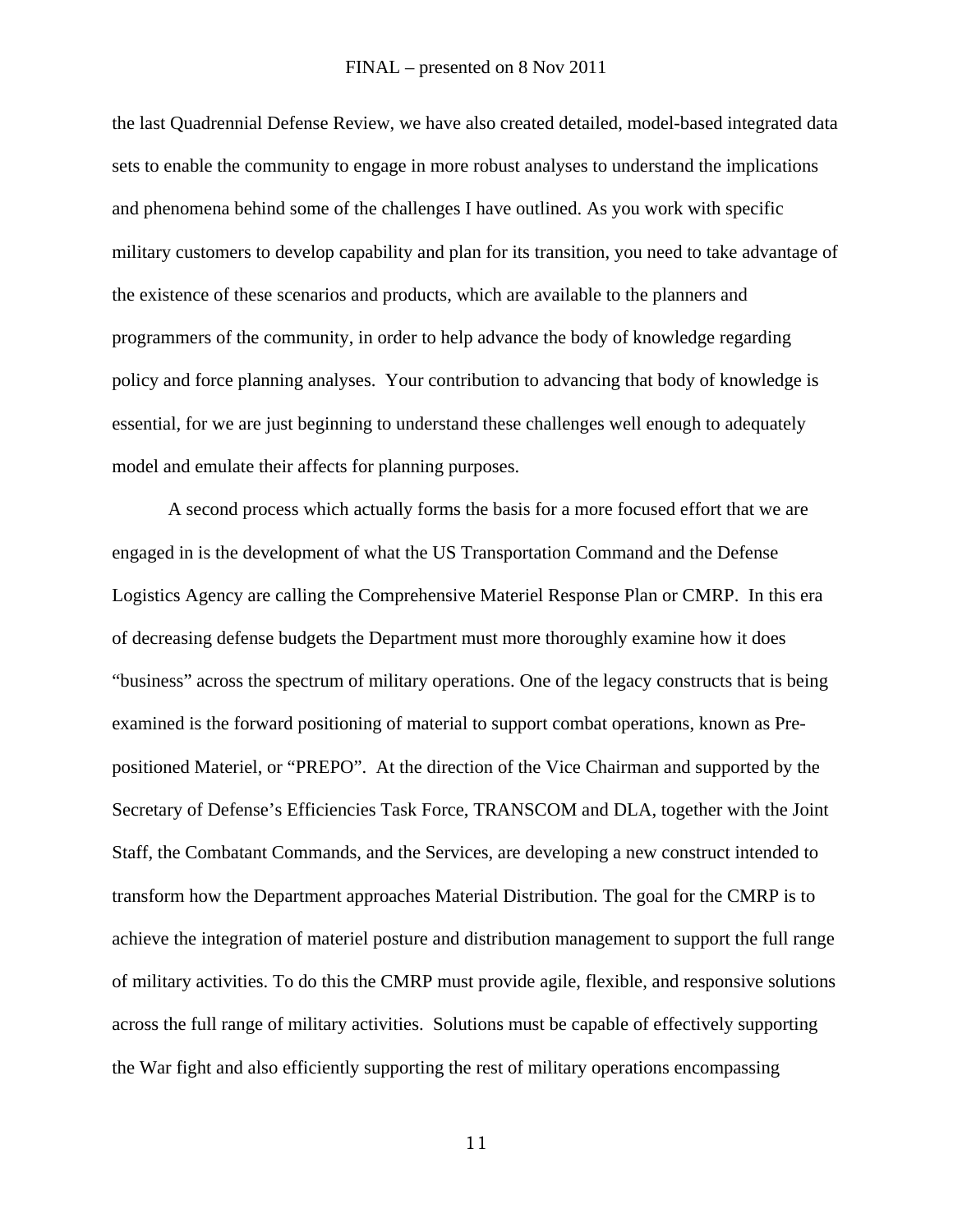## FINAL – presented on 8 Nov 2011

everything from partnership exercises to major disaster relief efforts. The CMRP must also leverage shared capabilities and common materiel to create joint solutions. This mean we must examine what we deploy, how we deploy it, and how often we deploy it Basically, CMRP will answer the question, "What do we need to routinely move when we deploy, support an exercise, or provide disaster relief?" and then achieve synchronized planning, effective sourcing, and optimized positioning through enterprise management. A long range goal of the CMRP is to gain total asset visibility of what is required for the most dangerous situations we might face, in addition to determining what is routinely deployed to address the most likely situation. With this knowledge the CMRP will provide efficiencies by developing an enterprise management structure that will more efficiently manage the materiel distribution system.

The goals for CMRP are challenging but necessary to posture the Department's materiel response program to effectively and efficiently support the nation during this time of decreased resources and ever-present challenges. I see modeling and simulation as a way to better evaluate the challenges of this specific effort as well as to test the options available for meeting those challenges. The analysis team is currently in the process of developing an appropriate M&S environment to better inform the Department on understanding and meeting the CMRP challenges.

While Support to Strategic Analysis and the CMRP processes provide specific responses to a range of challenges confronting the United States, a third, possible, response to the strategic challenges we face is to develop an approach that takes a systematic, rigorous, analytic approach to investment across the entire spectrum of military capability requirements. Our British allies are already embarked upon just such an initiative, which they refer to as their Strategic Balance of Investment, or "Strat BOI" process. We currently have in place multiple processes, key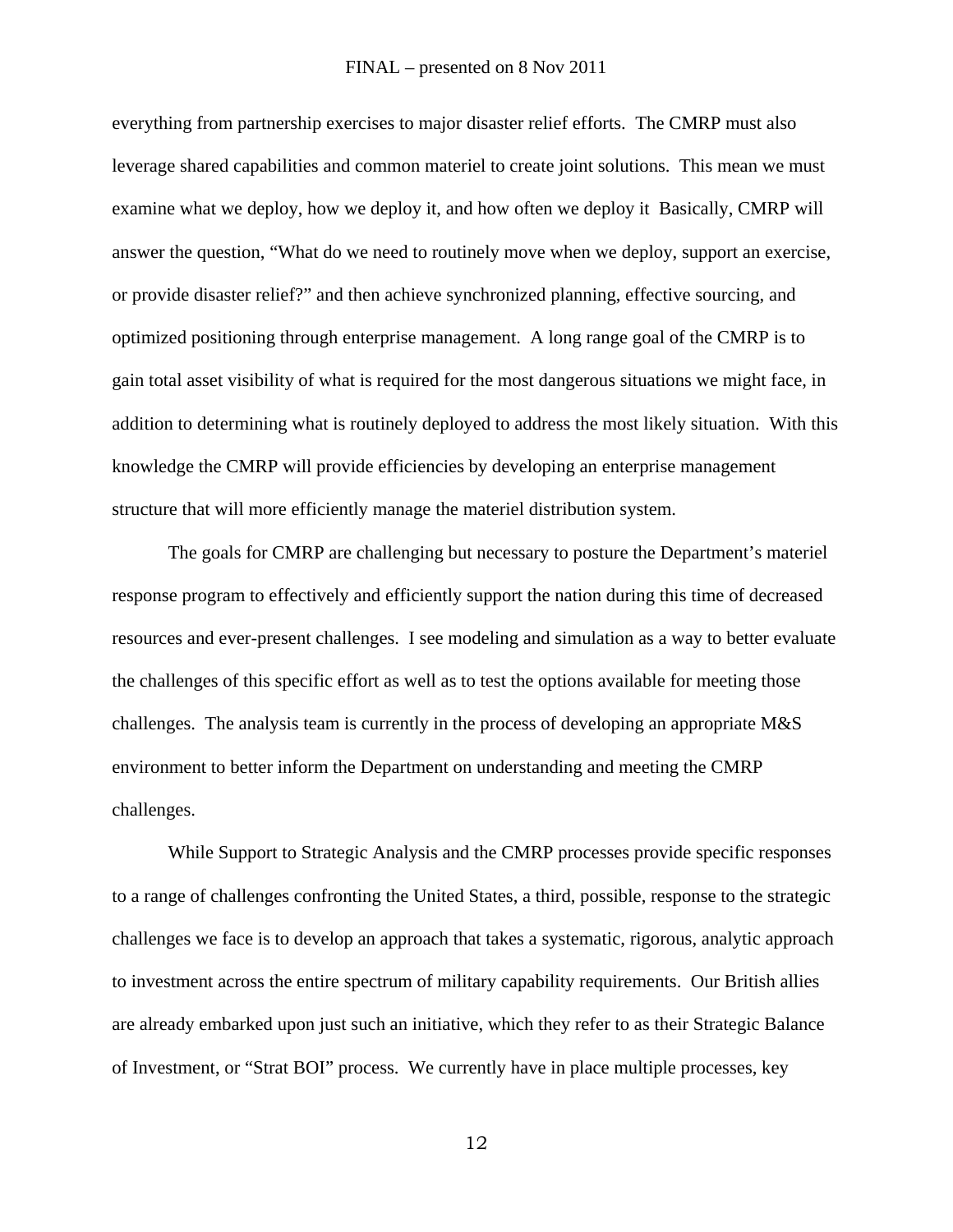expertise, and data sets that would be vital in the creation of such a process here in the United States. However, our scenario sets and the data that accompanies them are not nearly robust enough yet to support such a comprehensive attempt; and currently, the Department is finishing up specific scenario sets to support time-sensitive decisions for the upcoming FY14 POM, so Departmental decisions needed to "fill in" the scenarios required to span the entire decision space is still a ways off. Assuming the Department did decide to embark on a Strategic Balance of Investment initiative, we would also need to create the rule-sets for combining scenarios as well as for quantifying risk, and we'd have to adapt analytic methodologies to generate outcomes in the desired form. The latter issue is much less problematic than it might have been a decade ago, since there are a number of capable linear and nonlinear program applications in existence that are well-suited to this kind of optimization problem, using fiscal constraints to inform the objective function. The former issue of creating appropriate rule sets is thornier. As anyone who has spent time working around the Department of Defense knows, reaching consensus on business rules is often the biggest challenge one faces when attempting to conduct analyses with far-reaching implications. And we still find the quantification of risk to be one of the most challenging aspects of any capability analysis. Nevertheless, I strongly feel that unless we move aggressively to develop this kind of overarching capability to provide our senior leaders the kind of decision support they need and deserve, we'll have missed a major opportunity when we attempt to allocate our resources wisely to cover the situations we could face in the future without incurring unacceptable risk.

I mentioned before that I am concerned about investments to meet the challenges of hybrid adversaries or irregular warfare without sufficient information about the fundamental driving factors in these conflicts. Lack of this information prevents us from creating models to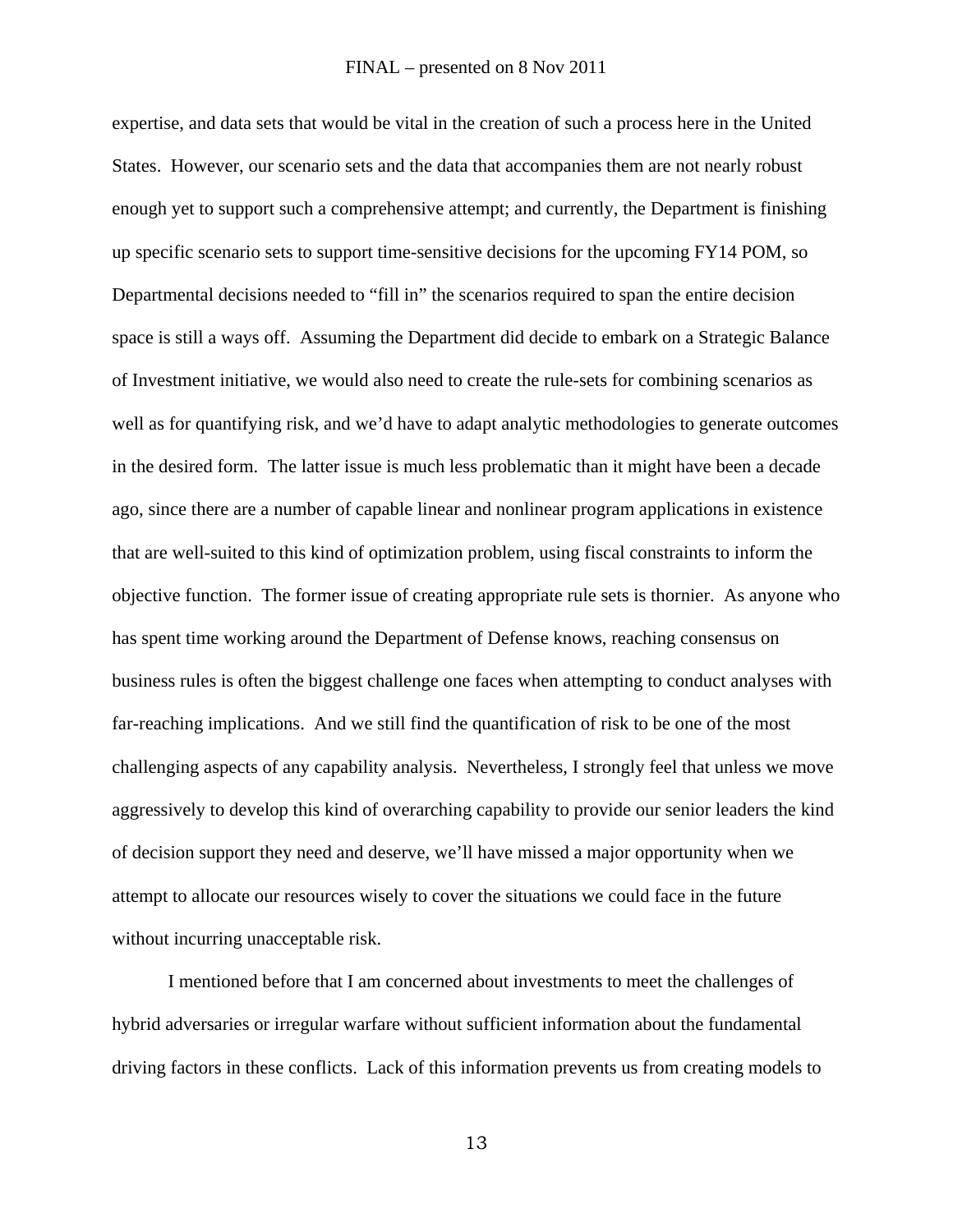represent system behavior, which in turn makes the creation of simulations of the full Irregular Warfare operational environment impossible. I firmly believe that we need these kinds of simulations to enable us to explore the potential impacts of new technologies and doctrine, and application of whole-of-government approaches that leverage all the instruments of national power. While we are currently pursuing the knowledge and gathering the necessary data needed to develop useful models and simulations in the hybrid threat arena, our lack of understanding about the populations that are the focus of most hybrid warfare operations makes it impossible to reasonably test alternative approaches to the problem. How will our presence influence the success of specific actions or projects in the area? Are these projects or the reality of US armed presence in a region the reason for the observed effects? What will happen when the projects continue and US soldiers are no longer visible? I have found that there is no universal answer to any of these questions, but knowing the right framework for a specific situation will help planners and commanders develop successful operational plans and concepts of operation for the situations that they face. Knowing when the conditions exist for appropriately applying the requisite tools or simulations is as important as developing those tools and simulations to move our cause forward in this area.

This means that we technologists, analysts and engineers will need to pay more attention to the human dimension of any issue involving the use of the nation's military forces. In order to understand these dimensions, the Department has at least three initiatives in place: the Human, Social, Culture, and Behavior (HSCB) Modeling Program sponsored by the Assistant Secretary of Defense for Research and Engineering; the Irregular Warfare Modeling & Simulation High Level Task, an effort sponsored by the M&S Steering Committee led by AT&L; and the Minerva Initiative. All of these are all good examples of the Department's efforts to better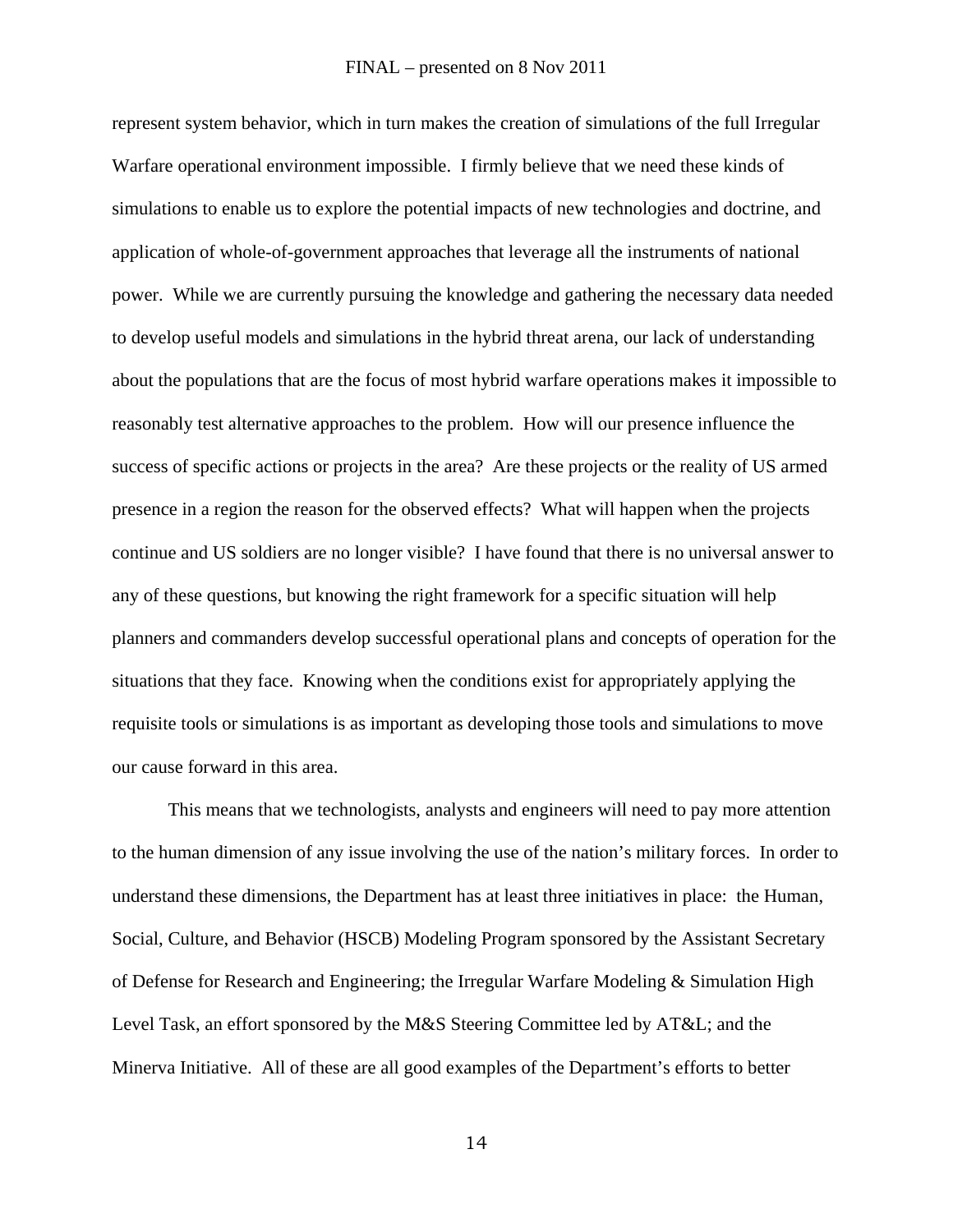## FINAL – presented on 8 Nov 2011

understand and model human behavior. And we need to understand human behavior in the context of a specific threat in order to understand when a specific military option will be appropriate. The HSCB invests in research to generate capability through the development of a knowledge base, building models, and creating training capacity in order to understand, predict, and shape human behavior cross-culturally. This is the starting point for generating appropriate human behavior representation in our operational tools.

 The IW M&S High Level Task promotes the development of tools, models, methods, and data to support irregular warfare practitioners in areas including data collection and management, relevant theory, validation and standards, collaboration, and the establishment of a modeling and simulation as-is baseline. While neither the HSCB nor the IW M&S High Level Task has been long in existence, in theory, the High Level Task should provide the baseline insight and information for not only developing more useful tools to support operators confronting hybrid threats, it should also provide the sweet spot in which HSCB efforts can thrive.

 The Minerva Initiative is a Department-sponsored, university-based social science research initiative launched by the Secretary of Defense in 2008 focusing on areas of strategic importance to U.S. national security policy. The goal of Minerva is to improve DoD's basic understanding of the social, cultural, behavioral, and political forces that shape regions of the world of strategic importance to the U.S.. The research program provides basic information by leveraging and focusing the resources of the Nation's top universities, analogous to the Cold War development of Kremlinology and game theory. And while it seeks to define and develop foundational knowledge about sources of present and future conflict with an eye toward better understanding of the political trajectories of key regions of the world, it also should provide basic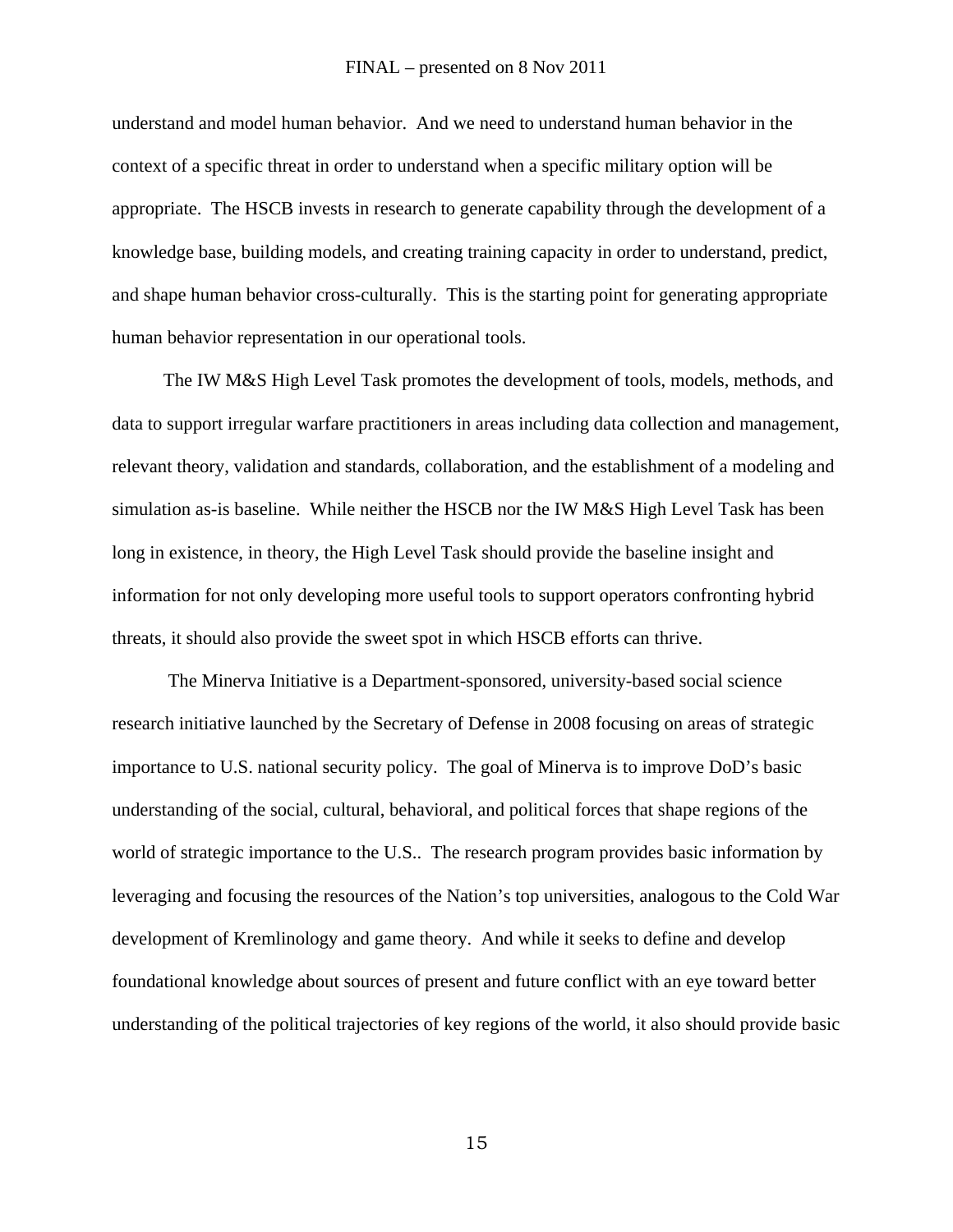information that the HSCB program, the IW M&S High Level task, and DoD's partners can use to generate more useful tools for planners and operators confronting the hybrid threat.

The second operational problem I mentioned, that of Anti-Access/Area Denial, has senior DoD leaders rightfully concerned. Because of our inability to realistically simulate, and hence come to a holistic understanding of this kind of environment, we do not know how an adversary might leverage multiple capabilities to magnify our operational obstacles or how we might be able to overcome those obstacles with the right application of technology and doctrine. That in turn means we do not fully understand the implications of critical, costly resourcing decisions, nor can we provide the comprehensive analytical insights needed to fully inform those decisions. To address this shortfall, the Department plans to integrate current disparate "system-on-system" simulation architectures into single integrating "systems-of-systems" architecture transitioning away from many stand-alone simulations to a single integrated threat simulation which covers all war fighting domains. This Integrated Threat System Modeling & Simulation (ITSMS) will:

- Represent the variety of integrated threat systems in A2/AD environment
- Develop authoritative analysis of threat "systems-of-systems" for use across DoD
- Improve fidelity and scalability of current threat analytic capabilities
- Integrate architectures from across IPCs to produce threat "systems-of-systems" analysis
- Integrate existing and emerging M&S architectures to perform integrated kill chain analysis
- Produce a common threat system architecture to foster re-use; support threat and blue analysis
- Support live, virtual and constructive stand-alone and distributed simulations Authoritative threat representations to support the communities enabled by M&S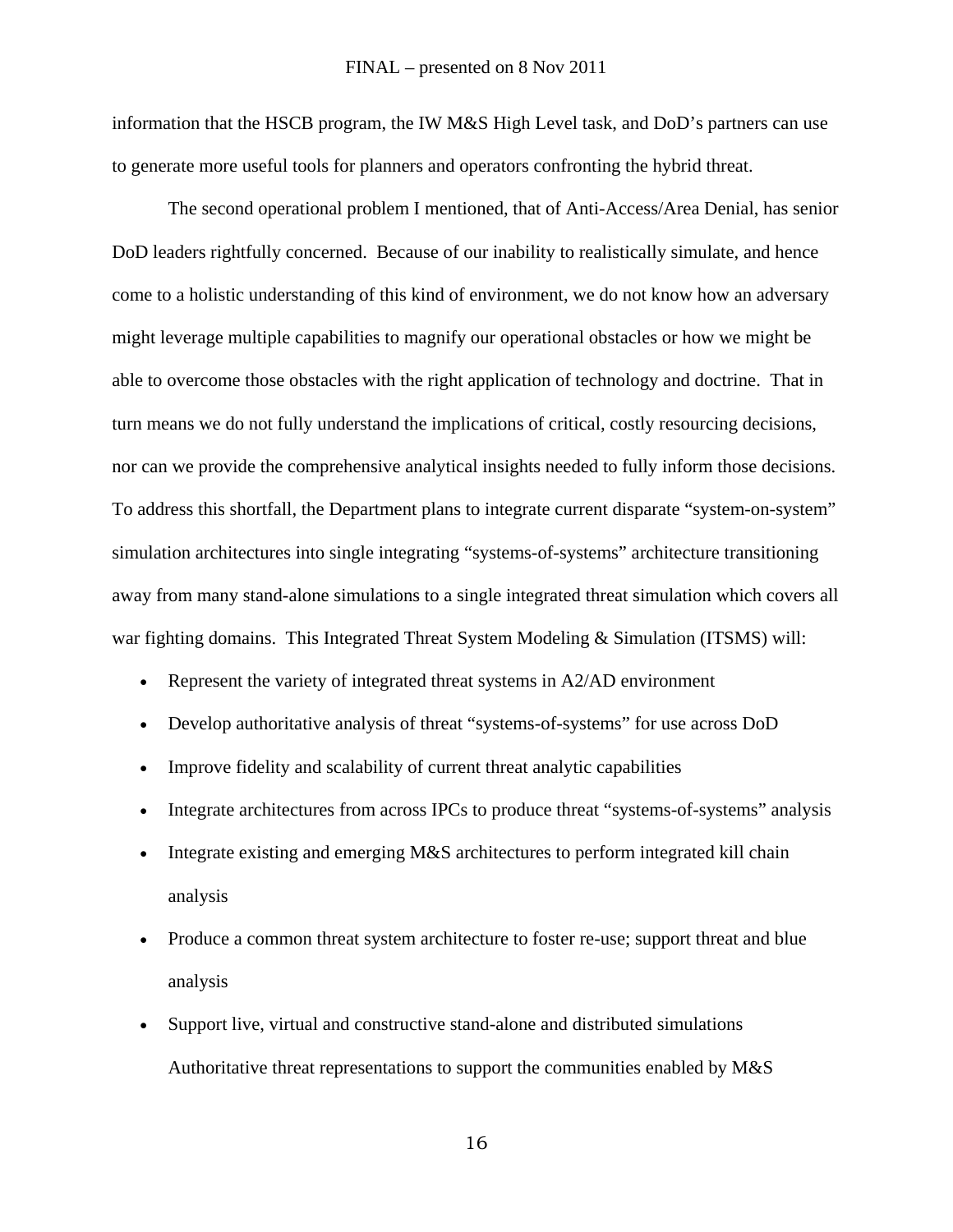- Develop a capability to analyze threat Systems-of-Systems in an A2/AD environment
- Develop architecture to enable both Red and Blue analysis

 We are also moving aggressively to develop a virtual cyber environment that will enable multiple simulations to interact within a common context to enable system-of-systems analysis of both blue and red capabilities, their interactions, and the impact of new technologies and doctrines. The Cyber Operations Research & Network Analysis or CORONA is an M&S research effort that if successful will enable the user to ascertain cyber effects of an attack and the resulting impact on a mission; create a cyber operations assessment environment; enable heterogeneous, scalable assessments; portray advanced cyber threats and representative environments; and integrate with other live virtual constructive (or LVC) components, in order to obtain operational "so what?" answers.

My goal this morning was to present some of the challenges facing the Defense Department in order to give you context for the presentations and discussions over the remainder of your conference. In the Department, we are wrestling with a range of challenges starting with the constrained budget environment, but including the strategic and operational challenges we face in this environment such as anti-access/area-denial, hybrid warfare and cyber threats. I have described some of the ways the Defense Department is working to address these challenges. This audience, more than most, understands that we do not have all the answers and we must continue to leverage the creative genius and innovation of both those in the National Security Sector and our partners in Academia and Industry to help us meet these challenges. In fact, we need to work closely not only on solutions, but on determining early which solutions will have the broadest impact and start near the beginning of their life cycle to figure out the most efficient pathway for transition. As I stated at the start of my comments, we cannot predict where exactly